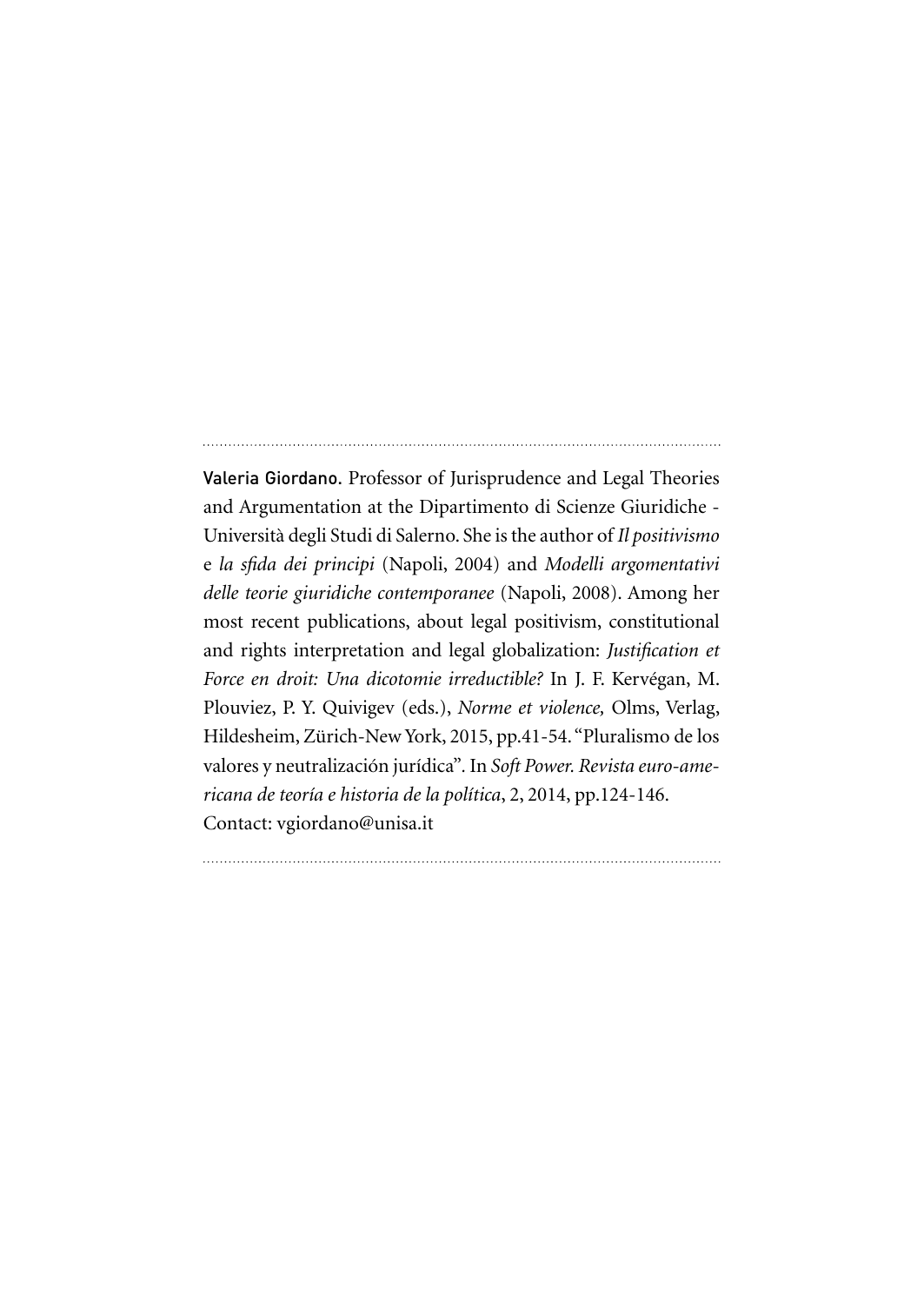# **Inside and outside legality:**

# **A pluralistic and social construction of law**

### DOI: 1017450/160108

## Valeria Giordano

Università degli Studi di Salerno

Reception date  $5<sup>th</sup>$  October 2015; acceptance date  $18<sup>th</sup>$  December 2015; This article is developed within a project research held at the Dipartimento di Scienze Giuridiche, Università degli Studi di Salerno

# **Abstract**

What is inside and what is outside the law?

A question that is not easy to answer and that forces legal theory to ask itself about which are today the forms of normative production and which are the boundaries of law.

Through the analysis of the deep transformations of the global legal order and of the issues related to the boundaries of law and to the forms of hybrid legality, the essay offers a pluralist and dynamic interpretation of the social genesis of law.

# **Keywords**

Boundaries, transnational law, normativity, pluralism

# **Resumen**

¿Qué es lo que está dentro y lo que está fuera del derecho? Es un dilema difícil de solucionar, que obliga a la teoría jurídica a interrogarse acerca de las actuales formas de producción normativa y de los mismos confines del derecho. A través del análisis de las profundas transformaciones del orden jurídico global y de las problemáticas que atañen a los confines del derecho y a las formas de juridicidad híbrida, este ensayo se presenta como una lectura pluralista y dinámica de la génesis social del derecho.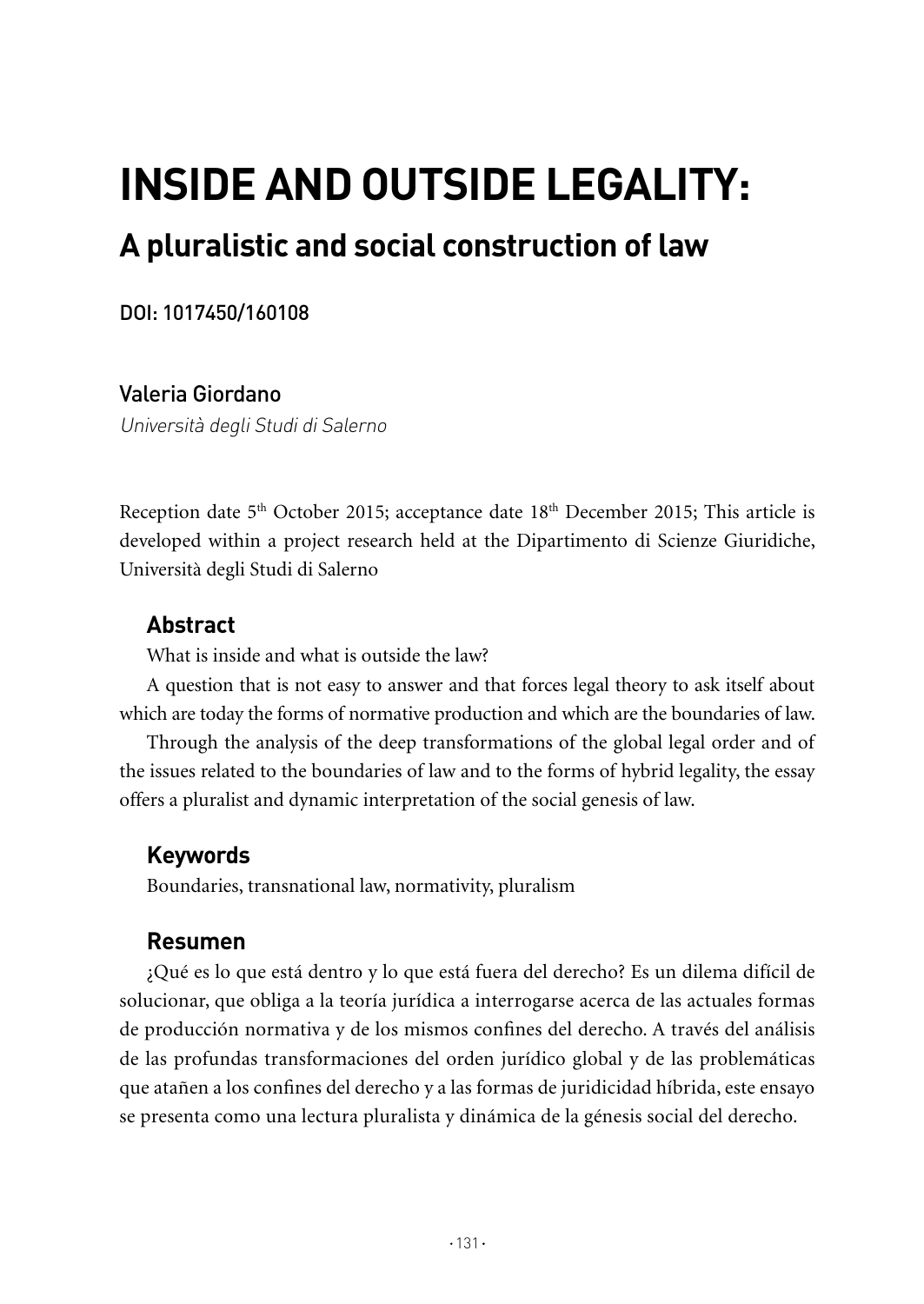#### **Palabras clave**

Confines, derecho transnacional, normatividad, pluralismo

#### **1. Pluralistic and transnational dimension of law**

In one of his famous article, John Griffith provokingly wrote that the term "law" should be totally deleted today, so to be able to develop a sociological theory using a legal pluralism approach.<sup>1</sup> This interpretation is tied to self-regulation processes and, according to Sally Moore's ideas<sup>2</sup>, confines law to a social scope which is only partially autonomous but, before the decline of sovereignty of the legal device due to globalization processes, it forces legal theory to question itself about which are today the social control measures attributable to the legal world, and which are the situations and forms of law.

In his work published in 1986 and entitled "What is legal pluralism?"3 , the biggest obstacle to a descriptive theory of law had been already identified in legal centralism, deeply compromised with the idea that the State factual power is able to guarantee the empirical condition for the existence of law: the illusion, the myth of sovereignty that follows the directive traced by Bodin-Hobbes-Austin, transposed into the obsession for hierarchy of the Grundnorm<sup>4</sup> and the rule of recognition of Hart<sup>5</sup>.

It is unquestionable that the term "pluralism" is used in many contexts which are deeply different from each other, and that it covers a multifaceted semantic area, so that is susceptible to many possible variations. In the same way, it is unquestionable that the answer to the question about what the law is absorbed ontologically the whole theoretical reflection, and that today, within an extremely non homogeneous and fragmented scenario, it appears incredibly complex as it reveals the asymmetry and ambivalence of what has been defined the Soft Revolution<sup>6</sup> of the global governance.

<sup>1.</sup> J. Griffiths, "The Idea of Sociology of Law and its Relation to Law and to Sociology", in M. Freeman (ed.), *Law and Sociology*: *Current Legal Issues*, 8, 2006, pp. 63-64.

<sup>2.</sup> Sally F. Moore, "Law and social change: the semi-autonomous social field as an appropriate subject of study", in *Law and Society Review*, 7, 1973, 4, pp. 719-746.

<sup>3.</sup> J. Griffiths, "What is Legal Pluralism?", in *Journal of Legal Pluralism*, 1984, 24, pp. 1-55.

<sup>4.</sup> H. Kelsen, *Reine Rechtslehre*. Verlag Franz Deuticke, Wien, 1960.

<sup>5.</sup> H. L. A. Hart, *The Concept of Law*, Oxford University Press, London, 1961.

<sup>6.</sup> The reference is to M. R. Ferrarese, "Soft Revolution with Hard Political and Legal Effects", in *Soft Power. Revista de Teoría e historia de la política*, 1, 2014, pp. 35-56 .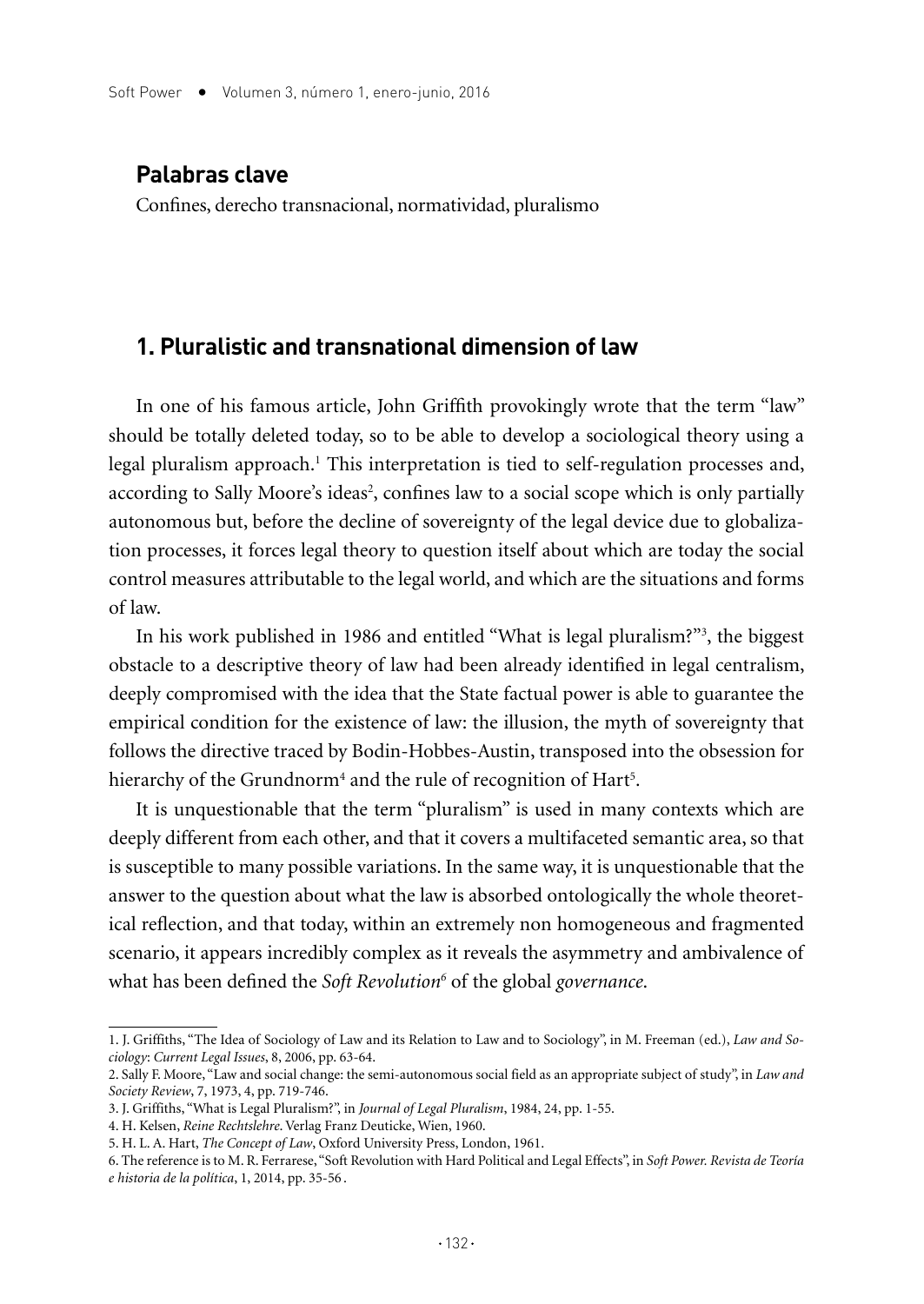In fact, if the world of modern institutions, together with its legal-political logics oriented to coherence within the sovereign system, persists and coexists with the new logics of governance and governmentality, which are inspired to economy and which are both pragmatic and inclusive but perpetually evaluative and selective, the strength of weak links will spread over, lying outside the theoretical structures of legal science, involved inside an incessant process of modulation and readjustment among new languages and traditional archetypes7 . Hence, we find ourselves before a horizon pregnant with questions rather than answers, ambivalences and difficult choices rather than anchorages and achievements, observing discontinuity of forms and porosity of legal edges so that the attempt to clearly draw a unique device-law becomes insidious.

It is actually unquestionable that within the global scene, besides unprecedented procedures of legal adjustment –as for example, soft law and *lex mercatoria*–, different types of procedures can be noted. Such procedures become more and more similar to the Anglo American types of judge made-law and are the reason why conflict in the world is becoming a common practice, in a prospect of a growing proceduralism of the legal system.

This aspect can be contextualized within the general theory of law, within the prospect of a deep reassessment of a pragmatic/argumentative rationality that is originated from the improvement of decisional power of courts that becomes crucial for the evolution of transnational law, and that shows a strong theoretical propensity to interpret the global nature of law as legal reasoning. The preponderance of the contractual and judicial law within the global governance reveals that it is impossible to focus only on aspects which are functional to the creation of a system made of proxies and authorizations within a sovereign system, implying a new modulation of the relationship between duty and power, as well as of the dichotomy order/conflict, main feature of the recomposing effort of modernity.

If legitimacy criteria of the decisions of transnational law tend to require a new interpretation of recognition issues, not only from a sources systematization point of view, but above all with respect to the recourse to moral reasoning, the dyad sovereignty-obedience, on which self representation of the modern philosophic-legal thought is founded, will weaken. And the long, hard democratic process during which representation and control have became legitimate, loses its meaning<sup>8</sup>.

<sup>7.</sup> As in L. Bazzicalupo, "Editorial", in *Soft Power. Revista de Teoría e historia de la política*, 1, 2014, p.12 and ff.

<sup>8.</sup> As in L. Bazzicalupo, *Politica, identità, potere. Il lessico politico alla prova della globalizzazione*, Giappichelli, Torino, 2004, p. 103.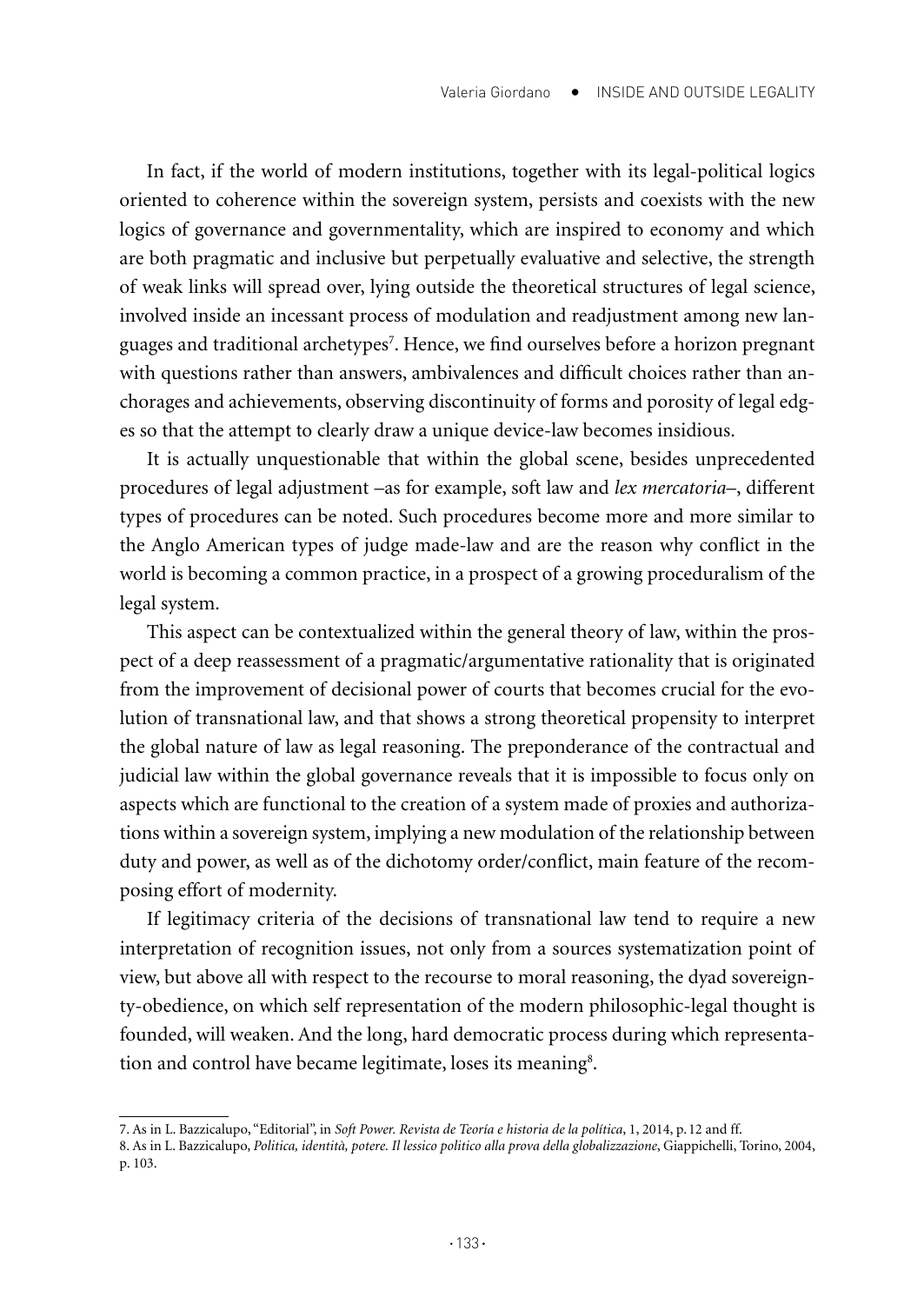On one side, the fragmentation of the legal system, determined by the global governance in the way Griffith pointed out, seems to be hardly compatible with the ordering need expressed by modernity, so deeply involved with the creation of a formal, hierarchical structure of the power. On the other hand, a pluralistic interpretation seems traditionally to widen disproportionately the borders of legal system, up to the point of being unable to explain the systemic, functional differentiation that the whole Luhmann's 9 legacy asks to express.

Undoubtedly the contemporary theoretical scenario shows how the prestige of law authority has become weaken, and in some cases the way in which legal regulation has transfigured into a global net made by institutions and organizations, because of which, it is particularly hard to draw a line to distinguish the inside and outside of the notion of law. Hence, the dissolution of public/private dichotomy radicalizes, through the globalization processes, the normative techniques focused on the deploying of legal effects originated by power conferring rules, deflating those that are attributable to the command theory of law or kelsenian coercive model of the XX century. It seems, then, to support Hart's theory according to which the normative pluralism that deconstructs the strong deontic language *à la* Kelsen develops within the paths of social practices, identifying several different itineraries of the normative game.

Sovereignty myth, its obsession, which leads the law back to a single rule system, unified and hierarchical, deeply binded to the features of the national political organization, which, as we have seen, in Griffith's concept is attributable to the same XX century positivistic methodology, actually in Hart's concept develops in a normative relationship between practices and recognition of law. Such a relationship gives rise to a categorial transformation of effectiveness, a factuality actualized in the wittgeinsteinian direction into legal normativity. The categorial transformation of a mere fact –a convergence of behaviors– into a reason to act, a rule of recognition that, generating legitimate expectations, creates a framework of mutual entrustment and presumptions of conformity.

The legacy of linguistic analytic philosophy that identify the essence of linguistic games in a number of critic-reflective attitudes related to the idea of *following rule*, in

<sup>9</sup>*. In the footsteps of the interpretation in terms of systemic differentiation, see N. Luhmann, Ausdifferenzierung des Rechts – Beiträge zur Rechtssoziologie und Rechtstheorie, Suhrkamp Verlag,* Berlín 1981, N. Luhmann, R. De Giorgi, *Teoria della società*, Franco Angeli, Milano, 1992; R. De Giorgi*,* "Il mondo come sistema complesso", in P. Barcellona, R. De Giorgi, S. Natoli (eds.), *Fine della storia e mondo come sistema: tesi sulla post-modernità*, Dedalo, Bari, 2004, p. 50; A. Febbrajo, *Funzionalismo strutturale e sociologia del diritto nell'opera di Niklas Luhmann*, Milano, Giuffrè, 1975; Id., *Il diritto frammentato*, (with F. Gambino), Milano, Giuffrè, 2014.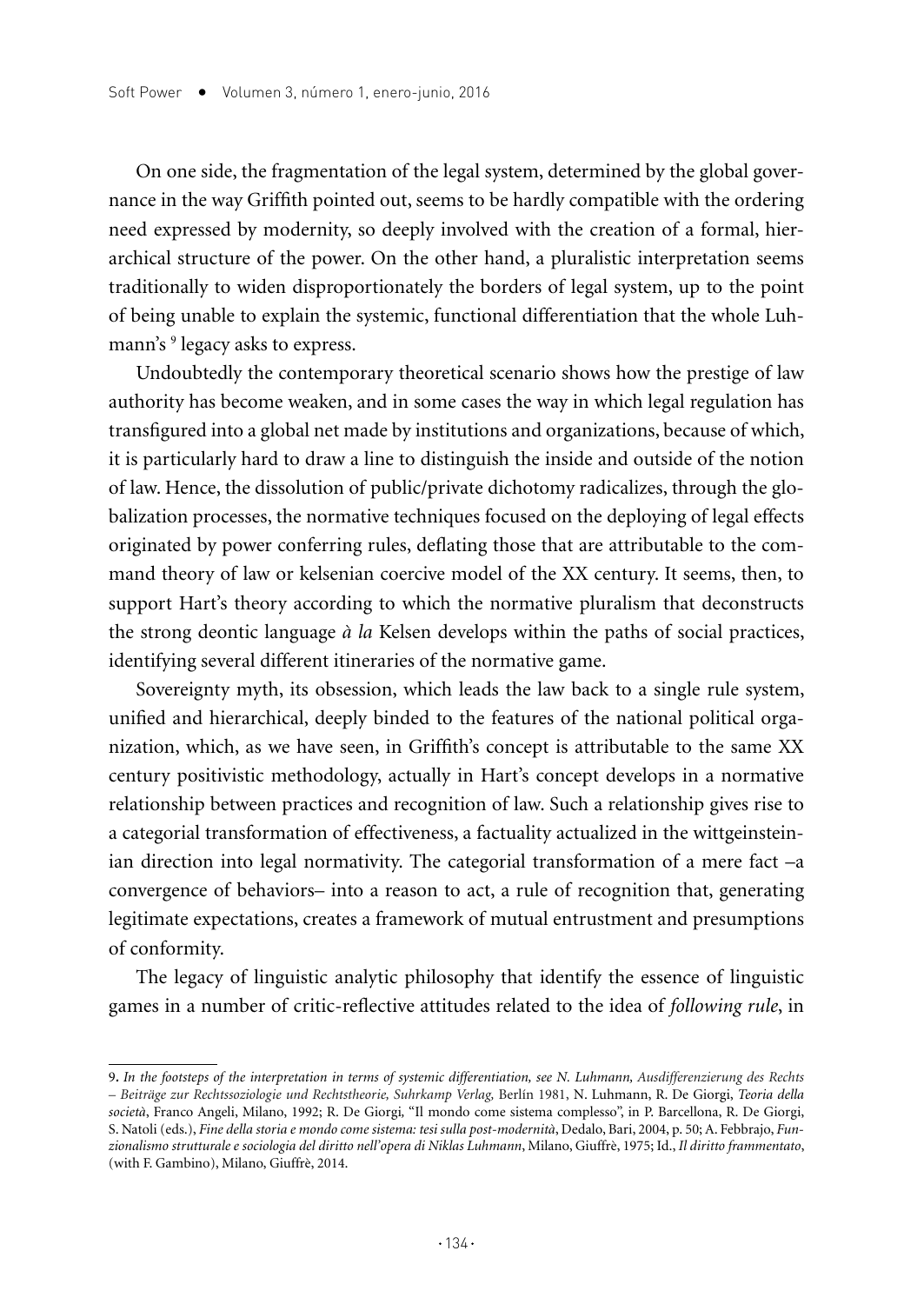Hart's social rule theory is expressed by conventionalism that explains on one side the dependence of law on social behavior, and on the other side its normativity, its ability to offer reasons to act. The acceptance explains why these reasons are generated, since those who accept a norm are also offering it, publicly, as a foundation to guide and criticize both their own and others behavior: in this scenario, it is possible to generate a mutual and stable pattern which is the heart of the very idea of convention.

Undoubtedly, the pluralism of normative production sources and the progressive weakness of the public/private dichotomy cause a new semantic analysis of the legal lexicon, just as the emerging of new structures of global power and the porosity of legal edges generate a problematization of social convention concept, as it is understood nowadays within the most fragmented legal scenarios ever existed.

The weakening of autoreferentiality of law and of the attempt of neutralization of conflicts traditionally attributable to the modern paradigm, and as consequence of the myth, the illusion of sovereignty, seems to cause a better fluidity of the concept of "la"' in relation to areas that, until a short time ago, were subject exclusively to legal authority, so noticing an osmosis between legal and economic-financial fields identified by processes of local and institutional encapsulation of economic globalization. Such osmosis on one side is generative of a new cartography of global law, according to the variable geometry<sup>10</sup> in which the constitutive elements of the political dimension are re-written according to the weak version –territory, authority, rights– and produce new *assemblages11* of national and global features, within the new systemic global fragmentation.

The assembly metaphor has been used by Sassen to generate a new profile of contingency and dynamism of the global scenario in which new geometries of power, which are generating the denationalization phenomenon illustrated by Sassen, are constantly trying to conform to the space-time dimension and to the interconnection generated time by time between national and global, within a polycentric but never conclusive net.

It is undoubted that several and unknown power configurations can be noticed on the global scene characterized by a structural flexibility, so as it is certain that the never conclusive process of transition from hierarchy to the net evokes a reconsideration of some fundamental issues, for example the problematization of the dyad obligation/ power starting from the participation demands so often expressed by pluralistic ideas

<sup>10.</sup> See M.R. Ferrarese, *La governance fra politica e diritto*, Il Mulino, Bologna, 2010.

<sup>11.</sup> S. Sassen, *Territory, Authority, Rights: From Medieval to Global Assemblages*, Princeton University Press, Princeton, 2006, especially I, Assembling the National, and part 2 Disassembling the National.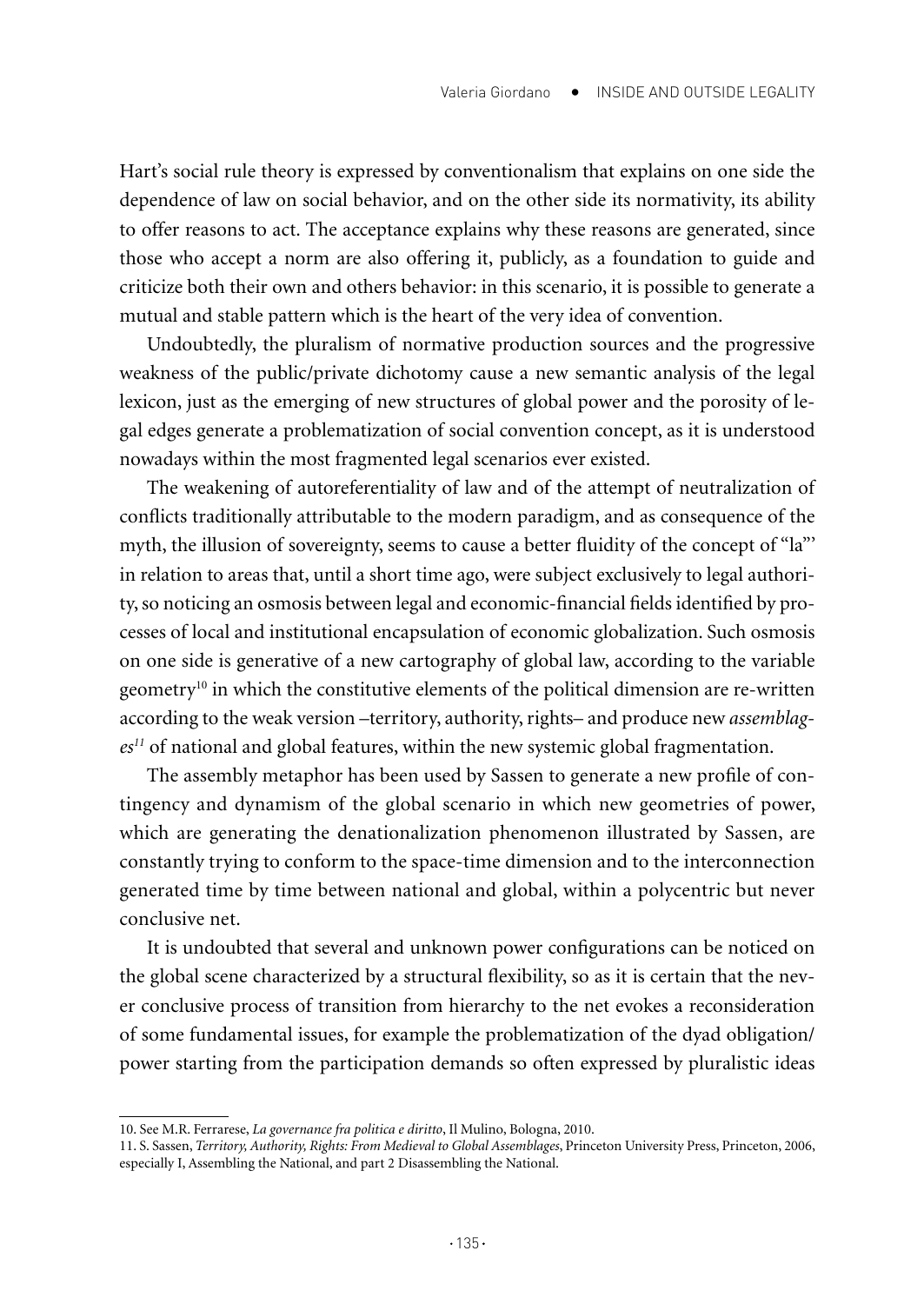or starting from an active<sup>12</sup> use of law, that has to be protected, inevitably through a methodological-cognitive demand.

It is the cognitive demand of positivistic methodology that, contrary to what Griffith thought, with Kelsen overtakes the sovereignty dogma refusing the extreme subjectivism of the State in the name of an objectivistic idea of law based on the supremacy of international law and on the anti-ideological tendency of Legal Science, or recomposes it, in Hart, inside the empiric-normative dimension of recognition acts by the officials in charge of the application/identification of law –in this interpretation, considered a social practice.

Today, we assist to a softening of the dichotomy convention/cooperation developed by the legal philosophic thought, as well as to a interpretation of legal positivism, depending on its autoreferentiality and practical authority in regard to moral values, into the forms of *soft* and *hard positivism13*: an osmosis between law and morality inside the same criteria of legal validity, that in some cases seems to tone down the category of recognition to a moral acceptance, an adhesion to values, to the practice of rights, presented as basically homogeneous, rooted inside the processes of judge made-law of the global systems.

To which extent, today, within a context ruled by multiple power vectors, it is really appropriate to turn down the need for anti-ideological disclosure by a jurisprudence that from an assessment point of view is not engaged?

Tension between the powers that are acted into a social pattern, between antithetical views of the world, between rights and economic interests, between irreconcilable *moral points of view*, should not encourage us not to loosen the dialectic, the one that belongs to the whole modern tradition, between recognition and consensus?

<sup>12.</sup> Such participation demands from all partners, connected to logic-formal recognition, represents the core of A. Catania's works, "Che cos'è il diritto?"; "Che cos'è la decisione", both published in V. Giordano (ed.), *Effettività e modelli normativi. Studi di Filosofia del diritto,* Giappichelli, Torino, 2013, respectively pp. 3-12 and pp.71-80.

<sup>13.</sup> The debate about soft and hard positivism is very wide and is related to the way in which separability thesis is meant. In fact, the idea that exists a not necessary connection between law and morals, so as it is expressed by H. L. A Hart, "Positivism and the Separation of Law and Morals", in *Harvard Law Review*, 71, 593-626, is reinterpreted in a weak version by soft positivism as separableness between law and morals, where the idea of contingency becomes central. About this interpretation, see, J. Coleman, "Negative and Positive Positivism" (1982), in J. Coleman, *Markets, Morals and the Law*, Cambridge University Press, Cambridge, 1988, pp. 3-27; J. Coleman (ed.), *Hart's Poscript, Essay on the Postscript to the Concept of Law*, Oxford University Press, Oxford, 2001;J. Coleman, *The Practice of Principle. In Defence of a Pragmatist Approach to Legal Theory,* Oxford University Press, Oxford, 2001.

W. J. Waluchow, *Inclusive Legal Positivism*, Clarendon Press, Oxford, 1994; J. J. Moreso, "In Defence of Inclusive Legal Positivism", in P. Chiassoni (ed.), in *The Legal Ought*, Giappichelli, Torino, 2001, pp. 37- 63. From the hard positivism perspective, where the separability thesis is re-read as a necessary separation between legal and moral areas, see J. Raz, *The Authority of Law. Essays on Law and Morality,* Oxford University Press, Oxford, 1979.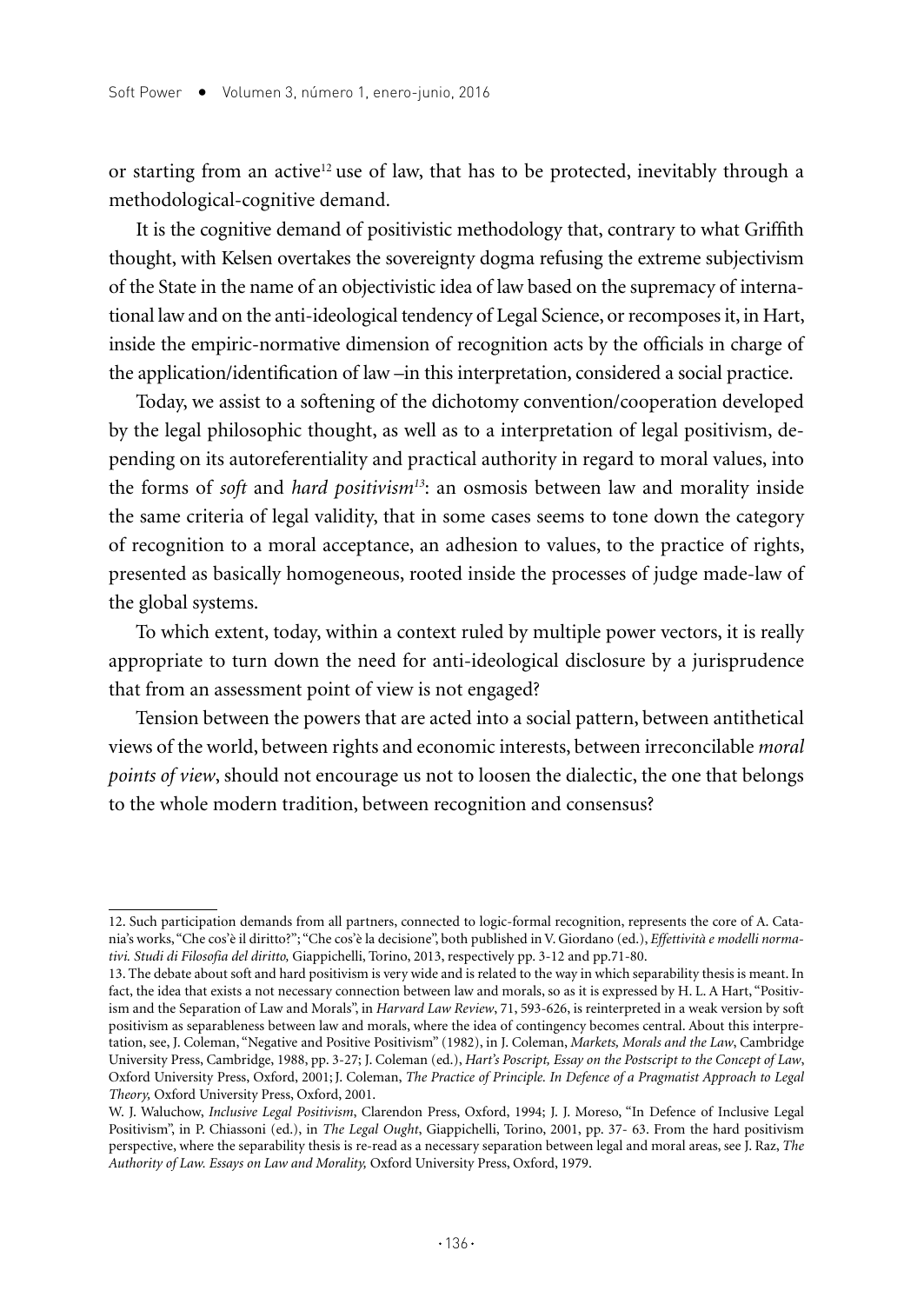#### **2. Softness in global governance**

*Soft* seems thus to be the adjective that might represent the global language. *Soft power14, soft law15, soft positivism* reshape the cartography of the global scenario remodeling the forms of modern rationality, even if without totally cancelling the preexisting logics, getting nourished exactly from unstable, heterogeneous balances, which are inevitably precarious but suitable for the incessant change of the pluralistic structures of powers, within an incessant logic of compatibility and conflict, hybridization of categories traditionally represented from a dialectic point of view.

Soft power can be traditionally<sup>16</sup> described as the other side of the *hard power*,<sup>17</sup> thus, not fitting to coercive/repressive modalities: the attraction becomes dominant also within the net of legal relationships of a power weakened of its ability to impose itself and that uses, then, persuasive methods which are able to model people's preferences, orienting actions in an alternative way from the initial strategies.<sup>18</sup>

It is a soft, widespread power that reveals a scenario of unequal, intermittent, conditioned powers which have widespread –through the modern and postmodern political and economic socialization– through all the forces of society where mutually

<sup>14.</sup> The expression "Soft power" was first used by J. Nye, "The misleading metaphor of decline," in *The Atlantic Monthly,*  March 1, 1990, pp. 86-94. In that essay the author claims that if the United States were to follow policies that cut domestic consumption by the two percent of GNP by which it rose in the past decade, the richest country in the world could afford both better education at home and the international influence that comes from an effective aid and information program abroad. What is needed is increased investment in "soft power," the complex machinery of interdependence, rather than in "hard power" –that is, expensive new weapons systems.

<sup>15.</sup> Literature about the soft law is immense. Just as an example, see A. Somma, *Soft law and hard law nelle società post-moderne*, Giappichelli, Torino, 2009.

<sup>16.</sup> The most important definition of soft power has been developed by J. Nye, "Soft Power: The Means to Success in World Politics", in *Public Affairs*, New York, 2004, p. 6-7: "Soft power rests on the ability to shape the preferences of others. In the business world, smart executives know that leadership is not just a matter of issuing commands, but also involves leading by example and attracting others to do what you want. Similarly, contemporary practices of community-based policing rely on making the police sufficiently friendly and attractive that a community wants to help them achieve shared objectives. […] Soft power is more than just persuasion or the ability to move people by argument, though that is an important part of it. It is also the ability to attract, and attraction often leads to acquiescence. Simply put, in behavioral terms, soft power is attractive power. Soft power resources are the assets that produce such attraction.

<sup>17. &</sup>quot;Hard and soft power are related because they are both aspects of the ability to achieve one's purpose by affecting the behavior of others. The distinction between them is one of degree, both in the nature of the behavior and in the tangibility of the resources": J. Nye, "Soft Power", p. 7.

<sup>18. &</sup>quot;Soft co-optive power is just as important as hard command power. If a state can make its power legitimate in the eyes of others, it will encounter less resistance to its wishes. If its culture and ideology are attractive, others will more willingly follow. If it can establish international norms that are consistent with its society, it will be less likely to have to change. If it can help support institutions that encourage//other states to channel or limit their activities in ways the dominant state prefers, it may not need as many costly exercises of coercive or hard power in bargaining situations. In short, the Universalism of a country's culture and its ability to establish a set of favorable rules and institutions that govern areas of international activity are critical sources of power". J. Nye, *Bound to Lead: The Changing Nature of American Power*, Basic Books, New York, 1990, pp. 32-33.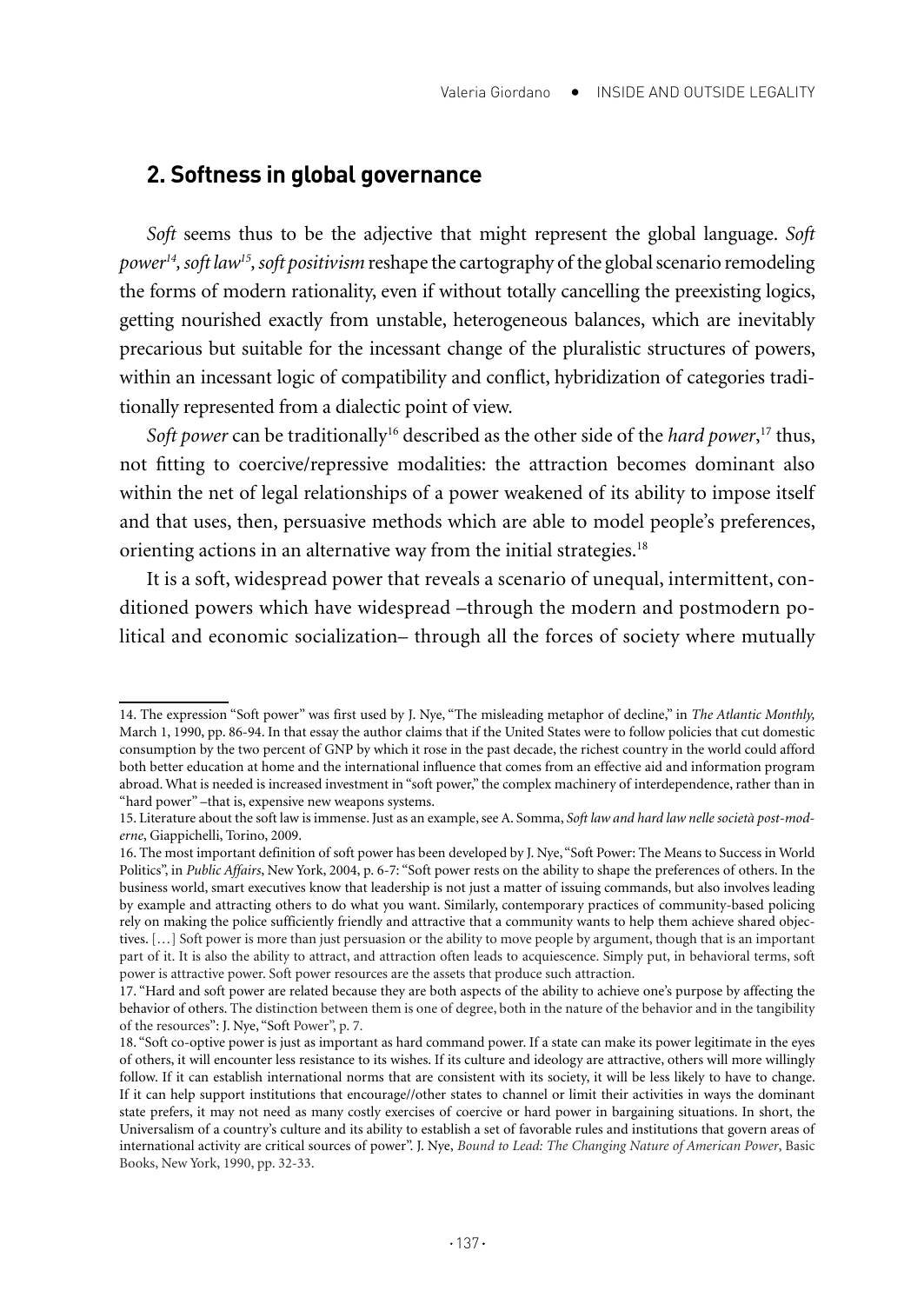conditioning relationships are composed, from high and from below, multiple and heterogeneous.<sup>19</sup>

A scenario overflowing with disparate, cross vectors of powers that fits inside the law structure in a variety of acting spaces. Acting spaces ruled by using the legal device through voluntary negotiation among partners, for example, in contract drafting, or through multiple and diverse forms of legal mediation, including also the alternative dispute resolution, and even the flexible and agile tools of soft law. A soft power, then, irregular in comparison to a hard one, that can fit within the power conferring rules structure which generates Hart's normative pluralism, incentivizing and disincentivizing the exercise of the subjective rights of individuals, their *facultas agendi,* manifesting, within the practical-political activity related to the use of the legal device, in multiple subjectivization processes<sup>20</sup>.

A legal universe, then, more and more characterized by forms of legal self-regulation very distant from traditional normative tools. This is the case of *soft law*, whose binding force is often controversial, even though characterized by an increasing efficacy and pervasiveness. It concerns, as it is well known, both the European governance regulation, which is influential within the community borders, and the one that comes from the "globalization factual institutions"21 within the commercial and financial area (for example, city takeover code, corporated governance code), which show, regardless their ambiguous legal nature, a clear inclination towards increasing levels of enforcement.

It is not insignificant, according to this interpretation, the reception of some rules of soft law within the directives of the European Union, and their use, with no doubt controversial and disputed, in the indirect integration of criminal norms<sup>22</sup>.

It is a mostly technical rule, that refers to the recommendations, the opinions and all preparatory acts of European institutions, even outside the normative prevision of article 249 of the European Community Treaty, which has undoubtedly made more problematic and complex the whole system of the sources of the international regime, since it shows deviations from that same system that reveal the steps of decision processes

<sup>19. &</sup>quot;It is a form of rationality that makes of the mechanism of interdependencies, of the co-existence of heterogeneous techniques and styles the vehicle for government processes that do not operate through the mechanism of coercion (although we will never grow tired of arguing that they co-exist with it), but rather aim to produce subjectivations appropriate for a unstable world, and power relations referred to individuals or free associations that remain active even when they find themselves in the weakest and subordinate position in an asymmetric power relationship": L. Bazzicalupo, "Editorial", p. 13. 20. About subjectivization processes, cfr. A. Tucci, "Crossing the borders of governance", in *Soft Power. Revista de Teoría e historia de la política*, 1, 2014, specially pp. 71 e ff.

<sup>21.</sup> The expression is by M.R. Ferrarese, *Le istituzioni della globalizzazione*, Il Mulino, Bologna, 2000.

<sup>22.</sup> For an in-depth analysis, see N. Boister, R. J. Currie (eds.), *Routledge Handbook of Transnational Criminal Law,* Routledge, London, 2015.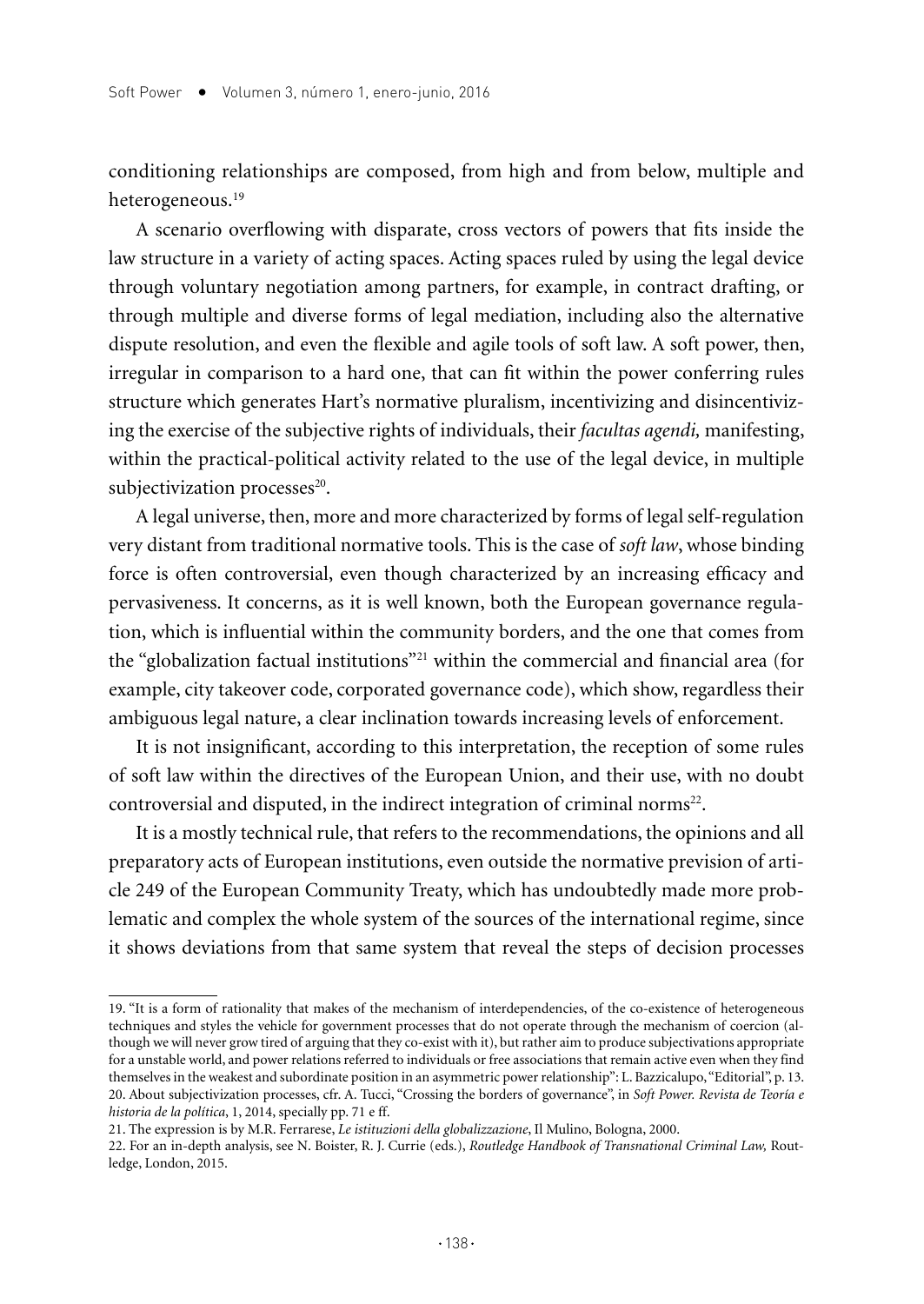of global governance. A multilevel system that falls outside the pyramidal structure of legal science, conferring importance to multiple, different subjects, especially within the commercial and financial area: as an example, we can mention the *best practices* of controlling systems on global scale considered as authentic referring patterns and guidelines, extremely binding for many national systems.

The question if it is a graduated normativity<sup>23</sup> is a theoretically complex one, and it is strictly dependent on the importance attributed to social practices, as well as to the pervasive use of this kind of forms and, thus, necessarily related to the available definition of the law. But it is out of doubt that we are dealing with legal procedures that sometimes are not easily distinguishable, through a binary logic, from hard law techniques<sup>24</sup> and that recall, for the legal self-regulation, those common customary practices that were typical of premodern law. This aspect is particularly clear in the current *lex mercatoria* that, being flexible and having formed from the lower levels, for many aspects has evoked new forms of medievalism<sup>25</sup>, the idea of a global law without a State<sup>26</sup>.

In this last interpretation, *lex mercatoria* is considered as the transnational law of economic transactions, that causes a decentralization of political juridification and the production of new forms of "heterarchy": from hierarchy/to center-periphery. This last distinction on one side, reproduces the dichotomy internal/external to the law, without ignoring the legality of peripheral production of law in which are placed the political legislation and the forms of governance regulation; on the other side, rebuilds the dimension of law within a structural coupling with normativity processes that refer to different social system, characterized by distinctive and contradictory rationalities: "private" autonomous legal regimes explain the irrevocable crisis of modernity project, of legal fragmentation and, hence, of the "king's many bodies".27

That implies reconsideration and a complexification of the translation/betrayal processes between different languages, logics and systemic codes. Before the falling of

<sup>23.</sup> For a more detailed study, see B. Pastore, "Soft Law y la teoría de las fuentes del derecho", in *Soft Power.* Revista de Teoría e historia de la política, 1, 2014, pp. 81 e ff. About the idea that soft law is in the penumbra of law, see A. Peters, "Soft Law as New Model of Governance", in U. Diedrichs, W. Reiners and W. Wessels (eds.), *The Dynamics of Change in EU Governance. Studies in EU Reform and Enlargement series,* Edward Elgard Publishing, Northampton (Mass.), 2011, p. 23.

<sup>24.</sup> About the refusal of the binary logic, see K. W. Abbot, D. Snidal , "Hard and Soft Law in International Governance", in *International Organization*, 54, 3, 2000, pp. 421-456; O. Perez, "Private Environmental Governance as Ensemble Regulation: A Critical Exploration of Sustainability Indexes and the New Ensemble Politics", in *Theoretical Inquires in Law*, 12, 2, 2011, pp. 543-579.

<sup>25.</sup> P. Grossi, *Prima lezione di diritto*, Laterza, Roma-Bari, 2003.

<sup>26.</sup> G. Teubner, "Global Bukovina: Legal Pluralism in the World Society", in G. Ten (ed.), *Global Law without a State,* Aldershot, Dortmouth, 1977, pp. 3-28.

<sup>27.</sup> G. Teubner, "The Kings many Bodies: The Self-Deconstruction of Law's Hierarchy", in *Law and Society Review*, 4, 1997, pp. 763-787.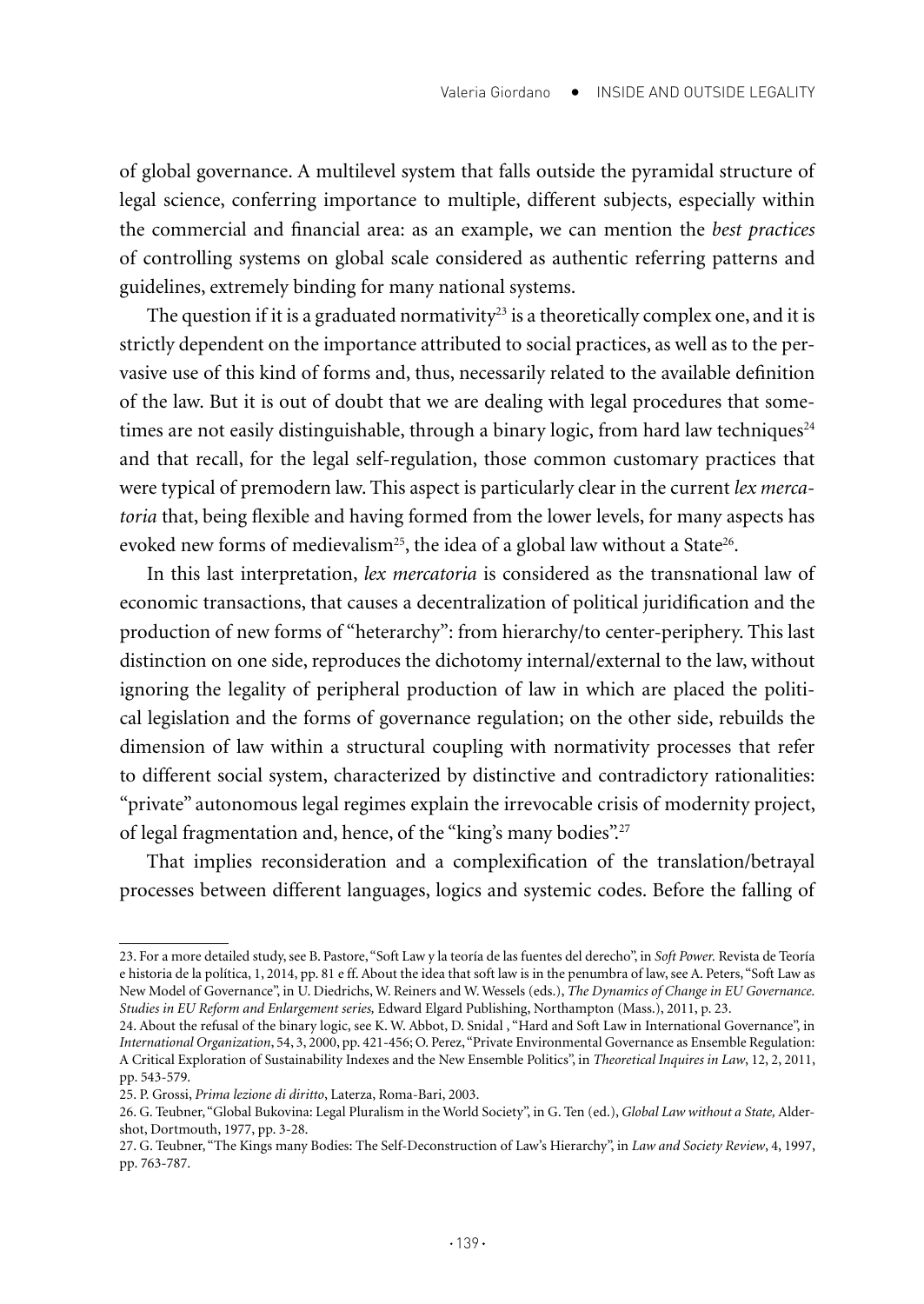hierarchies and the generation of normative expectations, Teubner's theory is that law de-constructed itself according to polycontextual key, through the intersection of society subsystems generated from heterogeneous spheres of interest and fields. Different normative codes, contradictory rationalities coming from economic and other social areas, as science, technology, mass media, health care, education etc., reproduce within the legal scenario those structural conflicts already existing among functional systems, generating each time new compatibilities and new disputes. What is changing, then, is the geometry of legal conflicts.

A possible interpretation of legal globalization processes that in rewriting the map of conflicts disjoints it from the dimension of space and territory, and entrenches it into the encounter/clash between heterogeneous normative codes and incompatible communicative matrix. Whose mediation is entrusted to the progressive institutionalization into a networking pattern of society fragments, that is to say to the processes of self-constitutionalization<sup>28</sup> and, thus, ultimately to the risk of metaphysical self-regulation of the market.

Undoubtedly, it is an interpretation of globalization that allows us to take the theme of law's borders seriously, with a new interpretation of legal decentralization within the perspective of a greater and greater systemic reflexivity, with a sociologically centered view on the characters of the global scenario. In this sense, Teubner's pluralism highlights how the participation moment and the role of subjects are inescapable. Nevertheless, it seems that entrusting in self-regulation forms means to underestimate the social and political conflict, even if Teubner's interpretation is not based in principle on a non-conflicting and pacified society.29

In the combination of functional differentiation what is still missing is the impartial third party, that is to say the identification of a third guarantor of the processes of institutionalization of conflicts that refer to the incessant processes of constitutionalization which are so confined inside the perimeter outlined by the rationality and autopoietic ability of the system.

Finally, if we downgrade the law to a social field that is only partially autonomous, we end unavoidably to reduce its demand of neutralization of conflicts, its ability to act as a "stabilizing" tool of pretensions rooted inside the society, to orient, at the end, social behaviors, practical choices, briefly the collective acting.

<sup>28.</sup> G. Teubner, *Verfassungsfragmente: Gesellschaftlicher Konstitutionalismus in der Globaliesierung*, Suhrkamp Verlag, Berlín, 2012.

<sup>29.</sup> On these themes, see A. Tucci, *Immagini del diritto. Tra fattualità istituzionalistica e agency*, Giappichelli, Torino, 2012, pp. 97-98.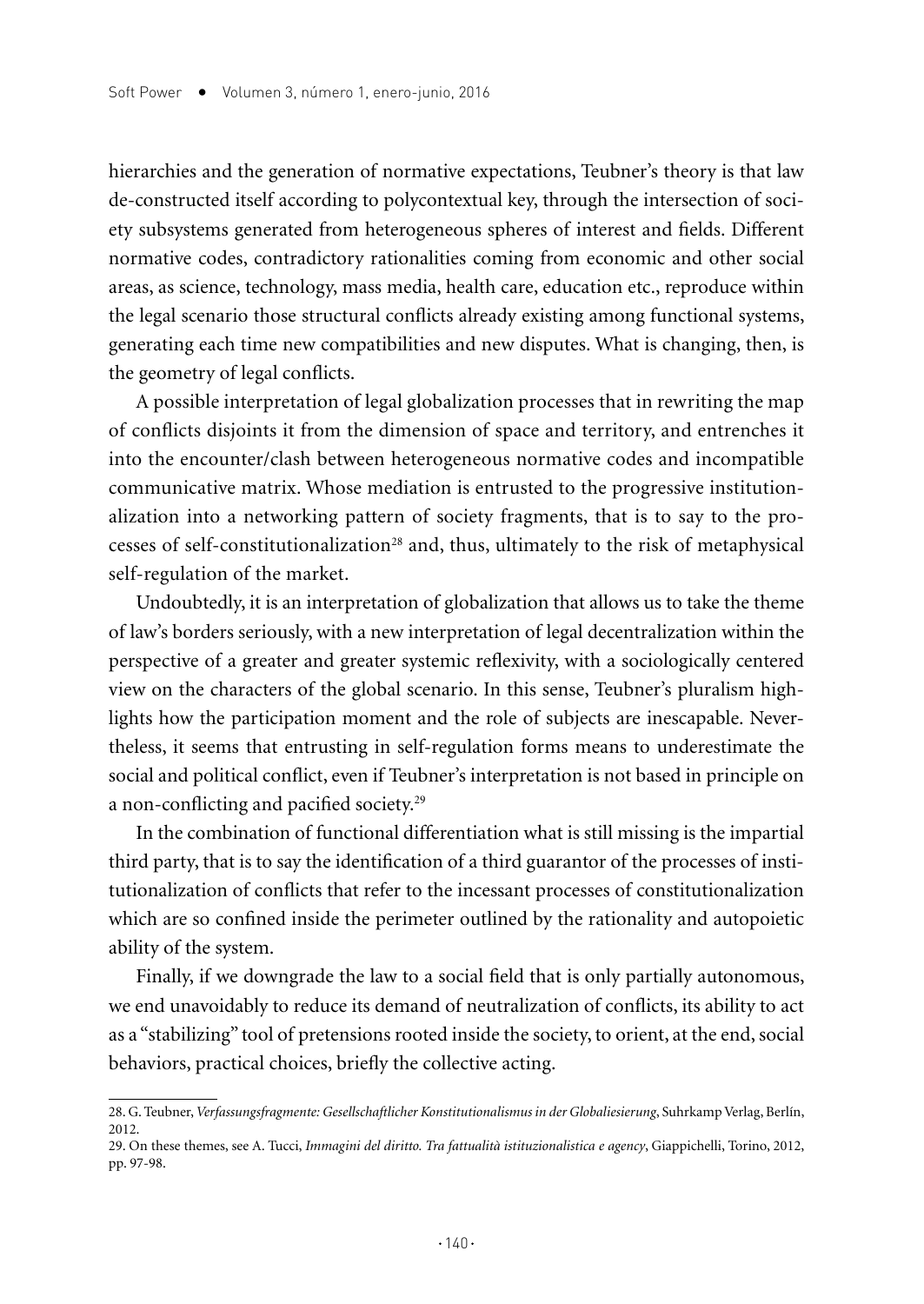Can a lucid acknowledgement of the polytheism of rationalities really combine with the recognition of a practical authority of law, with the possibility that still today law, its technique, is a tool of reasonable transactions?

#### **3. Can Conventionalism be not essentialist?**

Within the theoretical general debate, except the legal pluralism model called "monotypic", that is to say based on a definition of law that includes the relationship with an enforcement of institutional rules, or with "many self-regulated semiautonomous social fields" *à la* Teubneir, has also been outlined a version that we can call non "essentialist" $30$ , in which pluralism element does not rely on legal notions and there is no attempt to identify the functionalist side.

For this specific interpretation of legal pluralism, law has not to be built as a scientific category, inevitably ascribable to state system, nor as a single concept or single definition, but as a many-sided phenomenon that goes beyond the structural/functional dialectic and settles inside the processes of recognition by the members of a group. Hence, law cannot be represented as a totality of element that one can include into a "formulaic description", neither it can be considered as something that has to guarantee order, coordinate expectations of social behaviors, resolve social conflicts through an institutional path. These definitions are vitiated by the obsession to identify the essence, the heart of law, that is nothing else than what the participants think it is.

A non "essentialist" perspective that identifies the legal pluralism in the multiplicity of forms with which the legal system reveals itself and is identified –state law, habits, *lex mercatoria*–, but inherits the conceptual cornerstone of Herbert Hart's conventionalism, the idea of the law as a social practice, even if the interpretation proposed is not, somehow, disengaged from the psychological moment and is tied to the critic/reflective attitude of those who take part to the system.

Undoubtedly, the ambivalence of Hart's notion of convention, in which Searle's dialectic between regulative rules and constitutive rules $31$  has been transposed, is clearly

<sup>30.</sup> B. Z. Tamanaha, "A non Essentialist Version of Legal Pluralism", in *Journal of Law and Society*, 27, 2, 200, pp. 296-321.

<sup>31. &</sup>quot;Regulative rules regulate a pre-existing activity, an activity whose existence is logically independent of the rules. Constitutive rules constitute (and also regulate) an activity the existence of wich is logically dependent on the rules: J. R. Searle, *Speech Acts. An Essay in the Philosophy of Language*, Cambridge University Press, Cambridge 1969, p. 34. About recognition rule as a regulative rule, see J. Coleman, "Incorporationism, Conventionality, and Practical Difference thesis", in J. Coleman (ed.), *Hart's Poscript,* pp.1232-147; in the same volume, about the recognition rule as a constitutive rule, A. Marmor*, Legal Conventionalism,* pp. 193-217.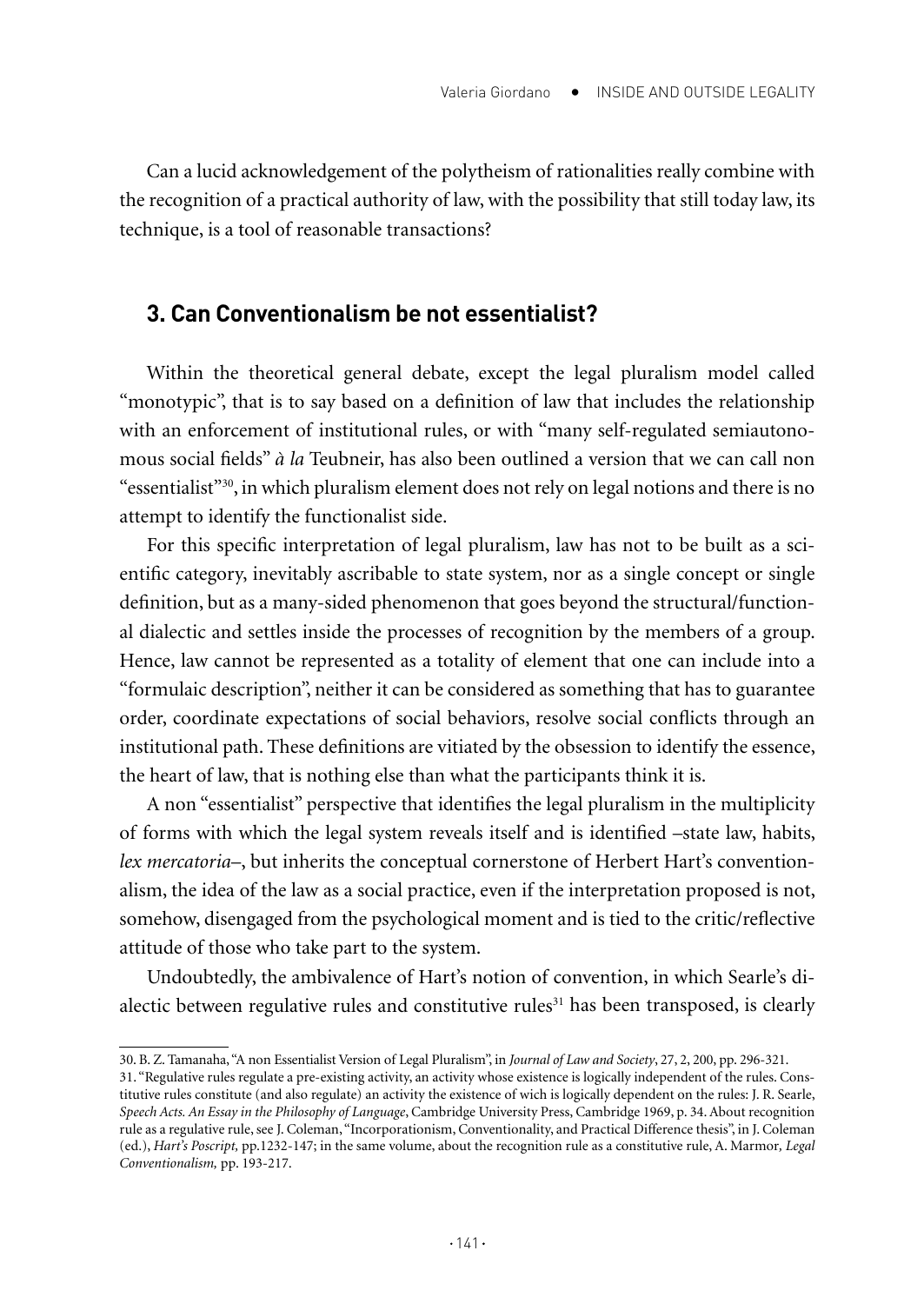expressed by the global processes of *judge made-law*, reflecting the complex nature of the empiric-constitutive root that binds actualized practices and normativity game.

If preserving a logic-cognitive demand for the operations of recognition before the proliferation of source of normative production and the unprecedented flexibility of legal forms seems inescapable, it is also true that the constitutive root of effectiveness is claimed by those who are part of the system with the use of the game rules within a form of normativity that is compulsorily legal. But, in this case it is necessary to know the game rules, the goal set of players, the penalties to ascribe for the violations to required behavior: briefly, the definition of the game.

Such an aspect proves to be impossible if we have to adhere to a form of non-essentialist conventionalism.

Within this context, in fact, the attempt to reject the central objection posed to legal pluralism, concerning the possibility to distinguish law from any other form of social life, proves to dissolve into an idea of *convention* that is deprived of any normative element and as such is incapable to discriminate in regards to the configuration of psychological aspects and attitudes of internalization. Hence, it is not able to delimit the edges of the normativity game.

Undoubtedly, the heart of this interpretation is Hart's social rule idea that identifies, according to the artificialism, the existence of a legal obligation with the normativity generated by a shared practice; nevertheless, the exclusively sociological view, "moderate external", adopted in this approach does not allow to identify in which manners law can orient social behavior, offering reasons why one should adhere to the practice itself. The attention to the belief of actors of global arena and never on their demands for conformity and expectations of normativity seems to break the short circuit of empiric-normative origin generated by the attitude of participants, in the same way that the refusal of any form of functionalism related to the role of the law does not allow to identify the specificity of legal normativity, the exclusivity of its notion.

In other words, what is missing in the concept of "non-essentialist legal pluralism" is the internal point of view. The view of the participant. The view of someone who not only has a belief about what the law is inside the society, but also of anyone who demands the adoption of the legal practice because external conformity is part of the reason to follow a rule, so as the expectation of legal implementation represents a key element for the social construction of the law. In this perspective, what is missing then is the construction, in terms of collective intentions and shared expectations, of the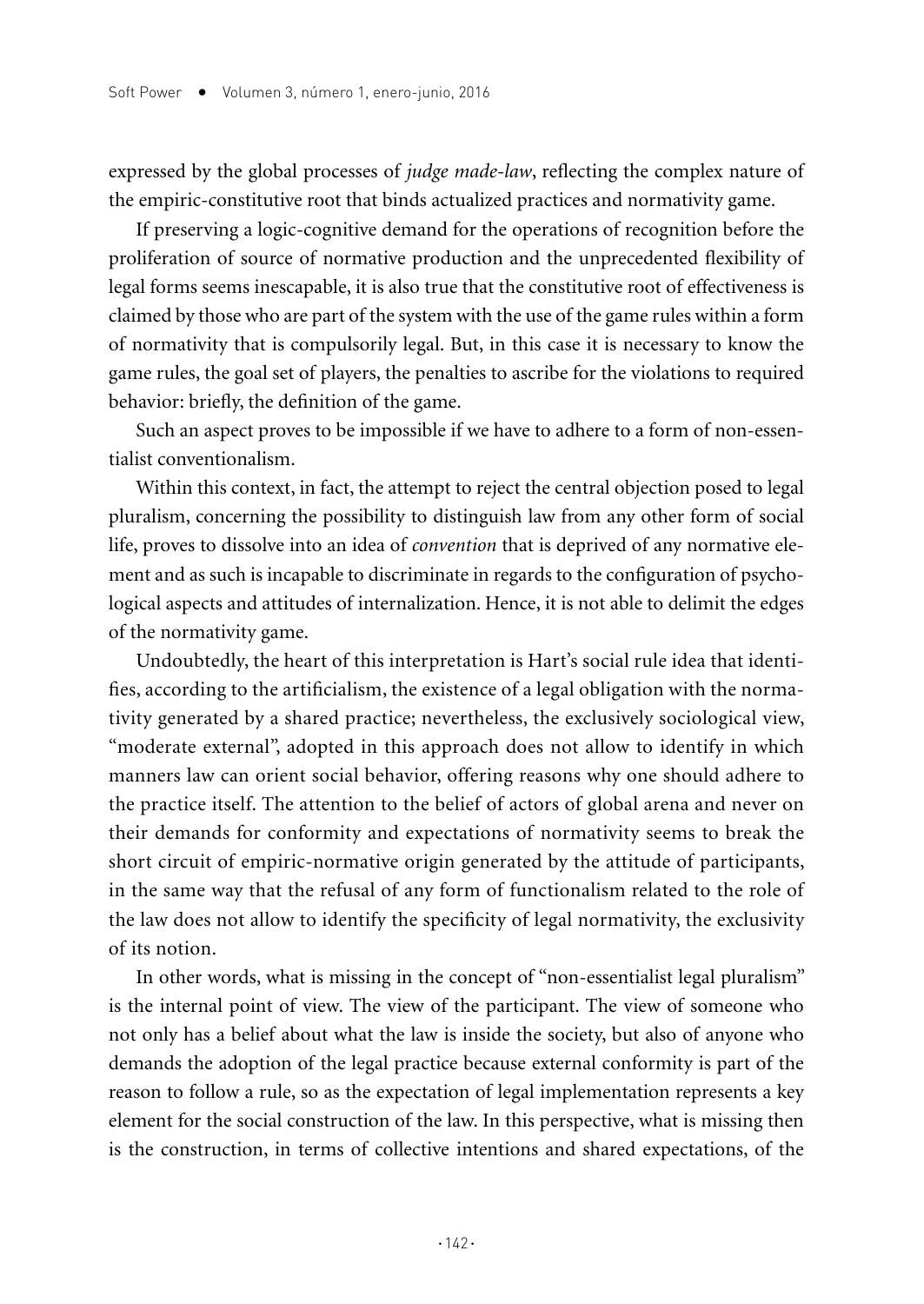social convention concept, what determines the categorial transformation of the factual moment that is immanent to Praxis into a normative phenomenon, into a dimension of legal binding force.

For some aspects, this concept allows to extend law identification to the immanence of social practice, going beyond the risk of a statist reductionism thanks to the recognition of multiple forms with which global legal normativity is covered. On the other hand, because of the decline of normative elements and the choice not to define the differential concepts of law in comparison to other social phenomenon, it seems to generate a vicious circle, unable to grasp a concept, even in its minimal form, of practical authority of law. It is clear that, in comparison to hard positivism perspectives in which the separation thesis is reinterpreted according to the strong version –in the definition of rules as exclusionary reasons 32– the importance of legal tool to neutralize the practical conflict, the position of non-essentialist pluralism disengages the legitimacy of global systems from any structural and functional element of law. But, it does not manage, through this distancing, to confer it any practical difference within decisional context, in any form of deliberative process.

Undoubtedly then, the risk of a too deformed image is very high. If, as Tamanaha claims33, the current tendency of legal theory is a sociologic approach, it is necessary not to forget that social practice is not just a mere empiric device. It is the critic-reflective attitude of the participants of the system, in that vital twist, the constitutive and pluralist twist of the normative puzzle, transforms a mere empiric convergence into a pretense of binding force that ends up building the practice itself as a tool to control/orient but also to exclude/include legal normativity.

#### **4. The social construction of law: conventional games**

It would be possible, then, from this perspective, to import from Griffith, the theoretical assumption that pluralism is a fact, a social fact, whose construction in legal terms is a duty of the general theory of law. An undoubtedly complex task that includes the description of legal reality, today within an enigmatic context which demands to give a voice to claim of normativity not always externally covered with a legal form, but

<sup>32.</sup> B. Z. Tamanaha, "A non Essentialist Version of Legal Pluralism", p. 313.

<sup>33.</sup> B. Z. Tamanaha, "The Internal/External Distinction and the Notion of a ʻPractice' in Legal Theory and Sociolegal Studies", in *Law & Society Review*, 30, 1 (1996), p. 201.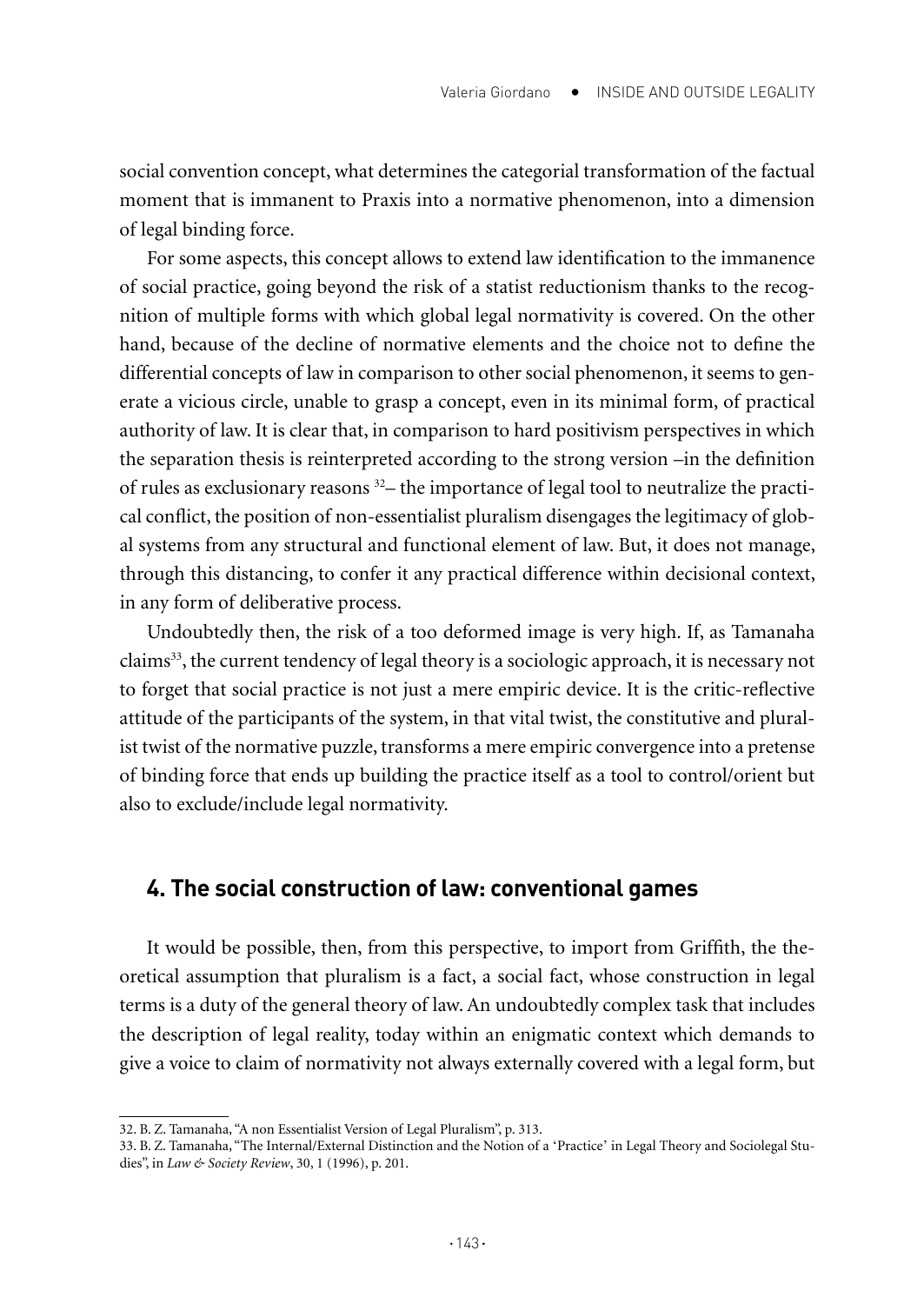in which the need to describe does not prove to be, as in the non essentialist conventionalism, tainted by a definitional gap. And, in this perspective, to reinterpret the normativity of transnational law as a question of degree, in which the concept of social pressure that innervates Hart's perspective and founds the dialectic between social habits/social and legal rules will give back new compatibilities and new conflicts of the social business that necessarily proves the irreducibleness of the political/decisional character and the partiality of legal synthesis.

Then, an inter-institutional interpretation that could read again the legal aspects of global law as a dynamic process, of social construction, between practices and normativity play probably would be able to avoid the transfiguration of the legal normativity and at the same time, not to darken those aspects of contingency, intermittence, that highlight a current paradoxical disequilibrium of effectiveness over the normative dimension of law<sup>34</sup>

The inter-institutional normativity is contingent, intermittent and can blur within the global governance those fundamental theoretical assumptions –objectivity and permanence of organizations– that characterized the positions of traditional legal institutionalism, *à la Romano*. Nevertheless, it enables to inflect in the plural, according to a multilevel version, those legal decisions that emerge from practices, if they can provide a certain degree of intensity and interaction<sup>35</sup>, giving back each time areas of normative inclusion/exclusion, unstable balances and forms of legal representation.

An interpretation, thus, in terms of compatibility between *soft power* and *hard power*, but also necessarily in conflict; the type of conflict that generates the same social construction as the law does, within an irregular path where legal system can be active or inactive, where you can have battles, claims and defeats.

In this perspective, then, we should not disregard the essence of law, the fact that law is a tool for social regulation. And it is just in relation to social regulation that it has to make a difference, offering –with its capacity to neutralize conflict– tools for normative orientation, reasons to act.

If the convention is not simply an actualized practice, but a constitutive rule or a coordinative rule that provides for an absent agreement<sup>36</sup>, counterbalancing the choice between divergent options, the categorial transformation of a mere convergence of

<sup>34.</sup> In this interpretation of global normativity, see K. Culver, M. Giudice, *Legality Borders: An Essay in General Jurisprudence*, Oxford University Press, Oxford, 2010.

<sup>35.</sup> For an in-depth analysis, see K. Culver, M. Giudice, *Legality Borders,* p. 99.

<sup>36.</sup> The idea that conventions do not give for granted an agreement but that they are an alternative way to obviate to an absent agreement is by D. Lewis, *Convention: A Philosophy Study*, Harvard University Press, Mass., 1969.